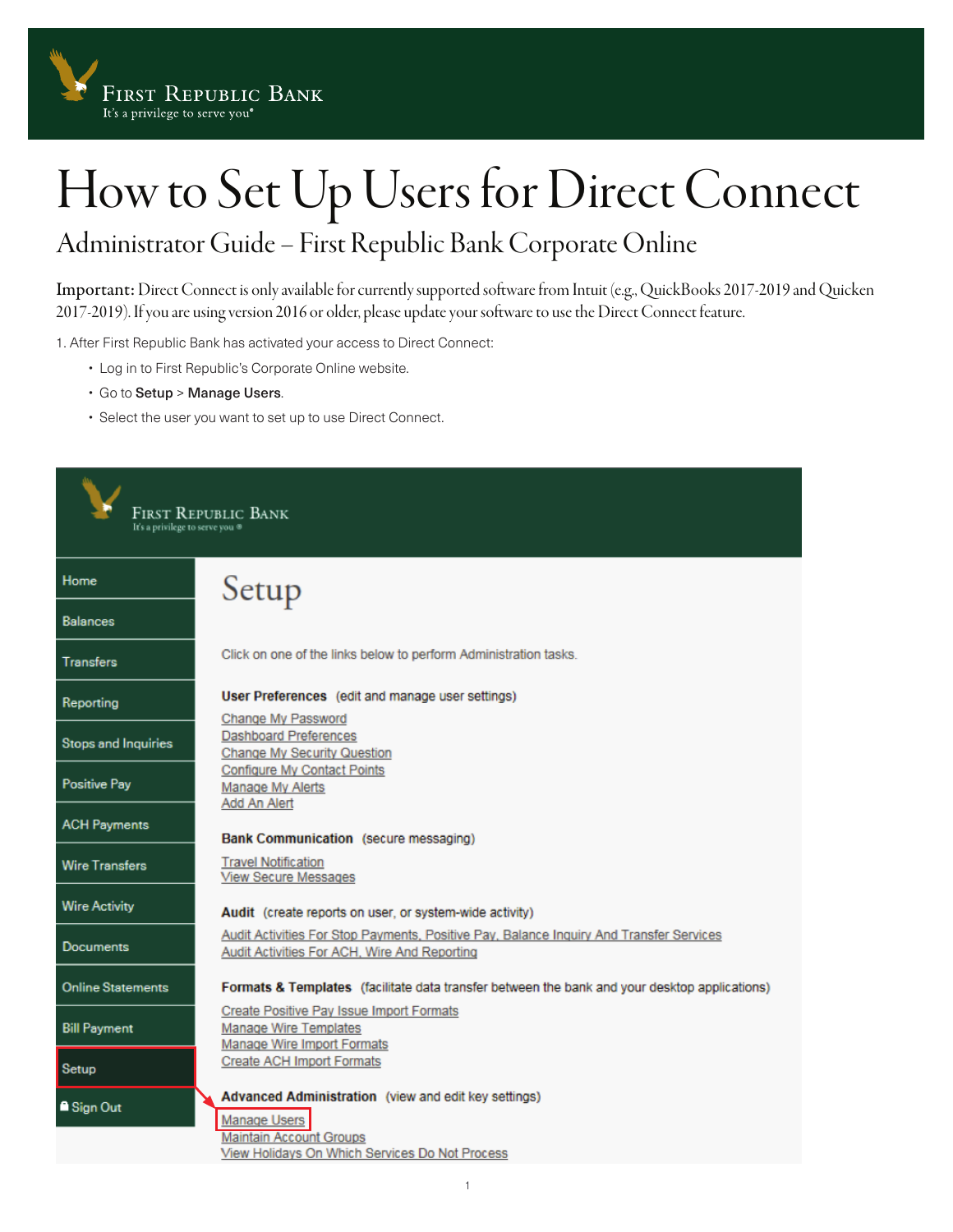- 2. Open Account Activity and Stop Payment Permissions.
	- Check View All Account Activity.

| * Account Activity and Stop Payment Permissions                                                                                                                                                                                                                                                                                                                                                                                                     |                                                  |                                               |  |
|-----------------------------------------------------------------------------------------------------------------------------------------------------------------------------------------------------------------------------------------------------------------------------------------------------------------------------------------------------------------------------------------------------------------------------------------------------|--------------------------------------------------|-----------------------------------------------|--|
|                                                                                                                                                                                                                                                                                                                                                                                                                                                     |                                                  |                                               |  |
| All<br>✔<br><b>Account Inquiry Permissions</b><br>Account Activity Permissions<br>View All Account Activity<br>Export to CSV/Tab Formats<br>Export to Quicken Format<br>Export to QuickBooks Format<br><b>View All Debits</b><br>$\overline{ }$<br><b>View All Credits</b><br><b>Paid Checks</b><br><b>View Deposit Tickets</b><br><b>View Stop Payment Requests</b><br><b>View Debit Memos</b><br>Loan Inquiry Permissions<br>V View Loan Balances | Stop Payment Permissions<br>Request Single Stops | Monitor (view status)<br><b>Stop Requests</b> |  |
| View Loan Activity                                                                                                                                                                                                                                                                                                                                                                                                                                  |                                                  |                                               |  |
| <b>Documents</b>                                                                                                                                                                                                                                                                                                                                                                                                                                    |                                                  |                                               |  |
| <b>Save Account Activity &amp; Stop Payments Permissions</b>                                                                                                                                                                                                                                                                                                                                                                                        | Cancel<br><b>Help</b>                            |                                               |  |
|                                                                                                                                                                                                                                                                                                                                                                                                                                                     |                                                  |                                               |  |

- 3. Open Direct Connect Permissions.
	- Check Direct Connect Permissions.
	- Click Save Direct Connect Permissions.

| <b>v</b> Direct Connect Permissions                                                                          |                            |                  |  |
|--------------------------------------------------------------------------------------------------------------|----------------------------|------------------|--|
| Note: User must Save or Cancel the changes before proceeding to other modules.<br>Direct Connect Permissions |                            |                  |  |
|                                                                                                              | User Alias ID: FA1-SBANKER |                  |  |
| PIN:                                                                                                         |                            | <b>Reset PIN</b> |  |
| Number of Workstations permitted<br>for this user:                                                           | $\mathbf{v}$               |                  |  |
|                                                                                                              |                            |                  |  |
| <b>Save Direct Connect Permissions</b>                                                                       | <b>Cancel</b>              |                  |  |

- Click Reset PIN.
- Hover over the PIN field to reveal your temporary PIN (see next screenshot).
- Write down the temporary PIN.

Note: The PIN will disappear when you navigate away from this page or after you click the Save Direct Connect Permissions button. If necessary, you can reset the PIN.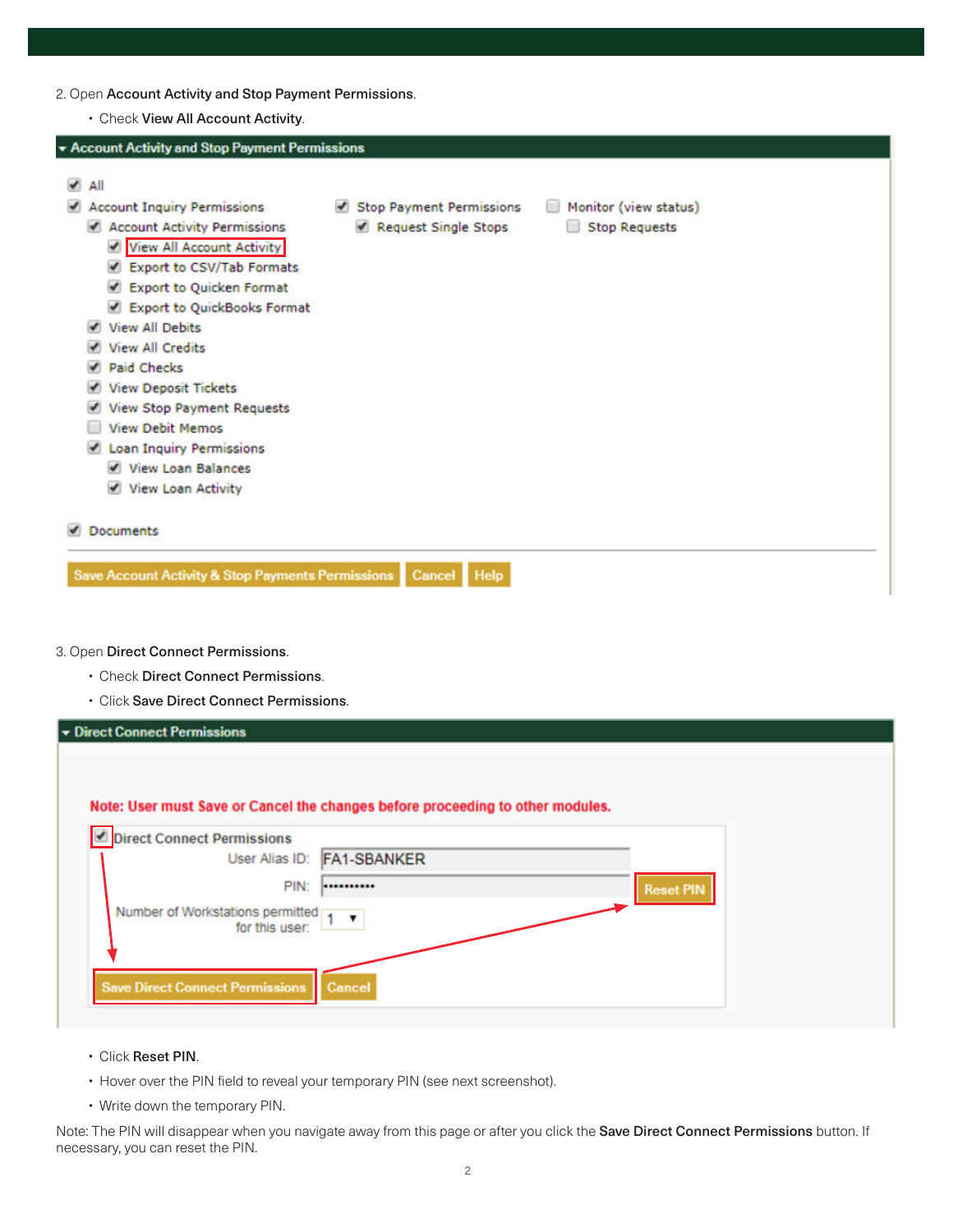| <b>Direct Connect Permissions</b>                  | User Alias ID: FA1-SBANKER                                                                                |                  |
|----------------------------------------------------|-----------------------------------------------------------------------------------------------------------|------------------|
|                                                    | PIN: (mouse-over to view temporary PIN)                                                                   | <b>Reset PIN</b> |
|                                                    | Please record the tempo <sub>e6b2rjp</sub><br>before saving this page. It will not be<br>displayed again. |                  |
| Number of Workstations permitted<br>for this user: |                                                                                                           |                  |
| <b>Save Direct Connect Permissions</b>             | Cancel                                                                                                    |                  |

- 4. Launch your accounting software (QuickBooks or Quicken). The remaining steps are in QuickBooks or Quicken. In this example, we will use QuickBooks:
	- Go to Bank Feed Setup.
	- Enter First Republic as your bank.
	- Select First Republic Bank Corporate DC for Direct Connect feature (see screenshot below).
	- Click Next.
	- On the Enroll in Direct Connect screen, click Continue.

|                                                                                                                                                                                                                                                                                                                                                               | <b>Bank Feed Setup</b> |                                                                                                                                                                                                                        |
|---------------------------------------------------------------------------------------------------------------------------------------------------------------------------------------------------------------------------------------------------------------------------------------------------------------------------------------------------------------|------------------------|------------------------------------------------------------------------------------------------------------------------------------------------------------------------------------------------------------------------|
| Step 1: Find your bank                                                                                                                                                                                                                                                                                                                                        |                        | <b>FIND</b><br>CONNECT<br>LINK<br>DONE                                                                                                                                                                                 |
| Enter your bank's name<br>First Republic Bank                                                                                                                                                                                                                                                                                                                 | $\boxed{\mathcal{L}}$  | Or choose from                                                                                                                                                                                                         |
| Examples: Bank of America, Citibank, American Express.                                                                                                                                                                                                                                                                                                        |                        | these popular banks                                                                                                                                                                                                    |
| <b>Matching Results</b><br>First Republic - Digital Banking<br>First Republic Bank<br>First Republic Bank - COL<br>First Republic Bank - Legacy<br>First Republic Bank - Corporate WC<br>First Republic Bank - Corporate DC<br>Republic Bank - CM<br>Republic Bank - FRBK<br>Republic Bank - MN<br>Republic Bank - Norman, OK<br>Rendrille Rank & Trust - Rus |                        | Bank of America-All Other States<br>Chase<br>Fidelity Bank<br>U.S. Bank - PFM Direct Connect<br>JPMorgan Chase Bank<br>Wells Fargo Bank<br>Capital One Card Services<br>Ctl Cards<br>Discover Card<br>American Express |
| Showing 1-11 of 17                                                                                                                                                                                                                                                                                                                                            | Next >                 |                                                                                                                                                                                                                        |